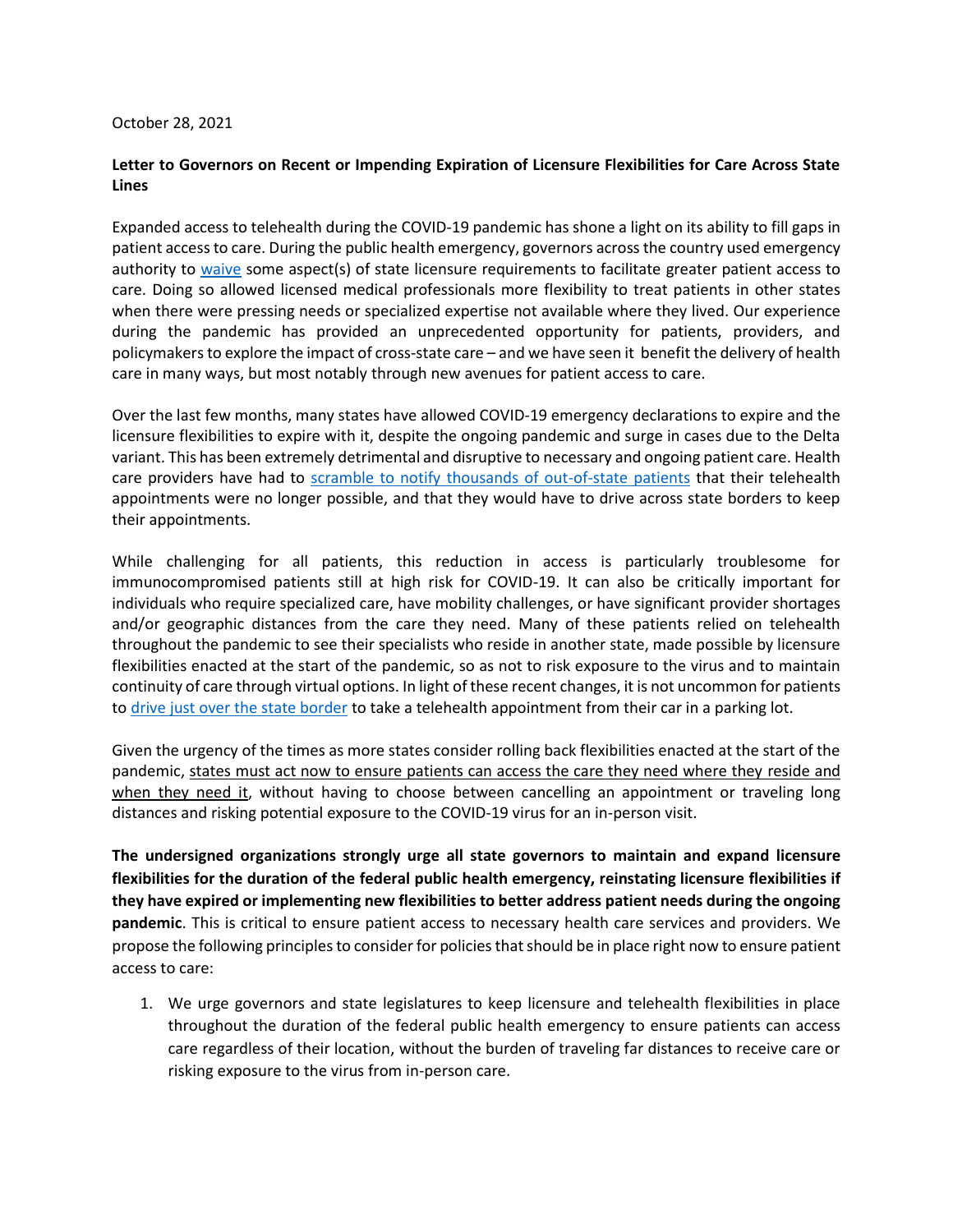- 2. We call on governors and state legislatures to work with health experts to implement solutions to immediately address the ongoing impact of the pandemic on patient care that allowstheir citizens with more access to and choice of care – including care provided from health care professionals in other states.
- 3. Moving forward, we call on governors and state legislatures to expand their participation in health professional compacts that allow for the safe and accountable mutual recognition of health professional licensure among states.

Thank you for your consideration of this important request.

## Sincerely,

Alliance for Connected Care ALS Association National Organization for Rare Disorders ADNP Kids Research Foundation Advocacy & Awareness for Immune Disorders Association (AAIDA) Alabama Association of Health Information Management (AAHIM) Allergy & Asthma Network Alpha Medical, Inc Amazon American Academy of Home Care Medicine American Academy of Neurology American Academy of Physical Medicine And Rehabilitation American Association for Respiratory Care American Association of State Colleges and Universities American College Health Association American Council on Education American Geriatrics Society American Health Care Association/National Center for Assisted Living American Health Information Management Association American Occupational Therapy Association American Pharmacists Association American Physical Therapy Association American Porphyria Foundation American Psychoanalytic Association American Psychological Association American Society of Nephrology American Telemedicine Association American Urological Association Americans for Prosperity AMGA AMN Healthcare Amwell Anxiety and Depression Association of America Appendix Cancer / Pseudomyxoma Peritonei Research Foundation Arizona Health Information Management Association Array Behavioral Care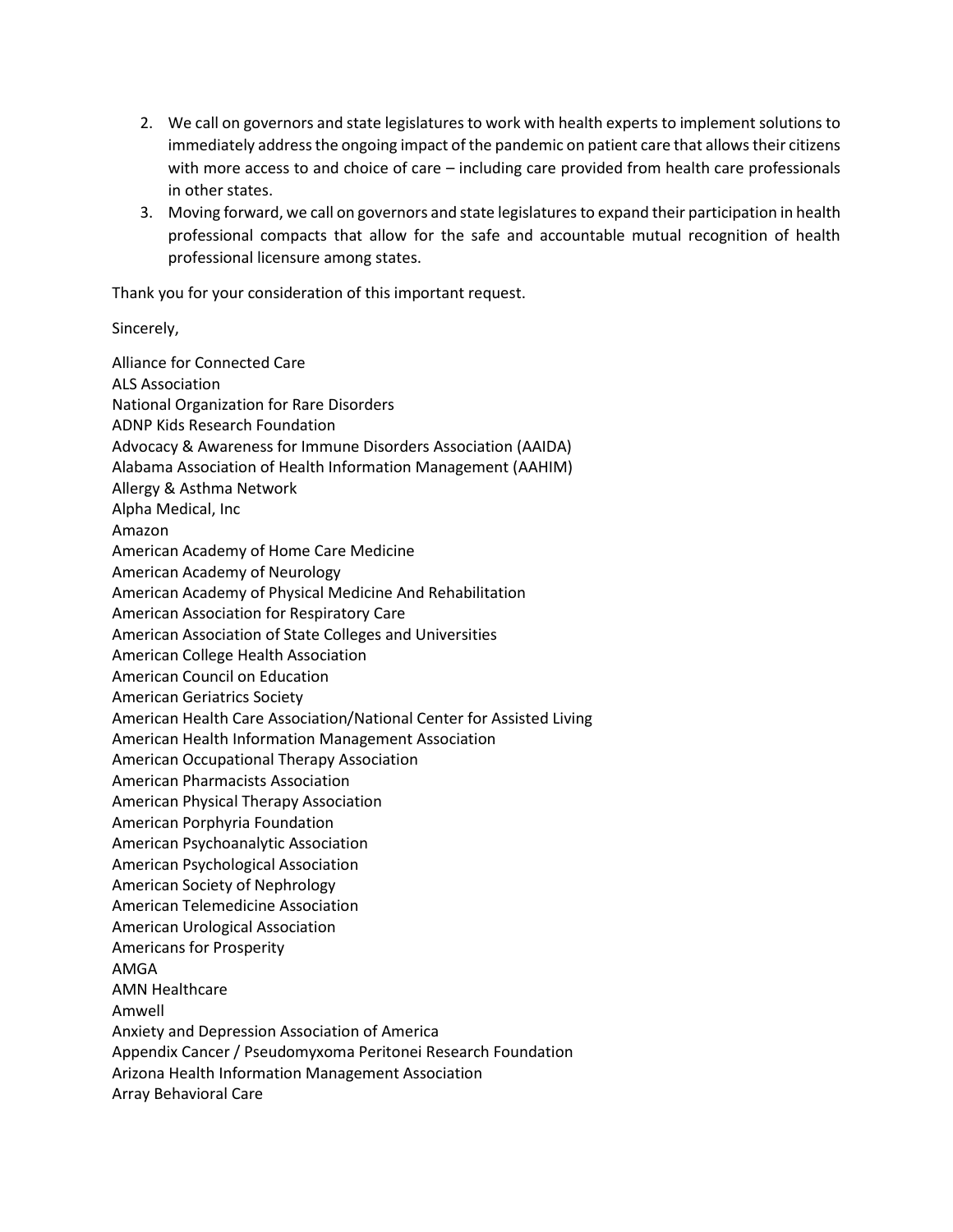Arthritis Foundation Associated Medical Schools of New York Association for Behavioral Health and Wellness Association for Creatine Deficiencies Association of American Cancer Institutes Association of American Universities Association of Governing Boards of Universities and Colleges Association of Independent Colleges and Universities (AICCU) Association of Independent Colleges and Universities of Ohio Association of Independent Colleges and Universities of Pennsylvania Association of Independent Kentucky Colleges and Universities Association of Oncology Social Work Association of Public and Land-grant Universities Association of Public Health Laboratories ASXL Rare Research Endowment Foundation Atrius Health Avery's Hope AXYS Billings Clinic Bon Secours Mercy Health CACNA1A Foundation Care Compass Network Case Western Reserve University Center for Freedom and Prosperity Centerstone Children's Hospital of Philadelphia Cholangiocarcinoma Foundation ChristianaCare CirrusMD Clinical Social Work Association Coalition for Headache and Migraine Patients Colorado Health Information Management Association Columbia University Irving Medical Center Congenital Hyperinsulinism International Connected Home Living Consortium of Universities of the Washington Metropolitan Area Cornell University Council for Christian Colleges & Universities Council for Higher Education Accreditation Council of Independent Colleges in Virginia Council of Independent Nebraska Colleges (CINC) Cromford Health CT Conference of Independent Colleges Cure CMD Cure HHT Cure SMA Cure VCP Disease, Inc. Cushing's Support & Research Foundation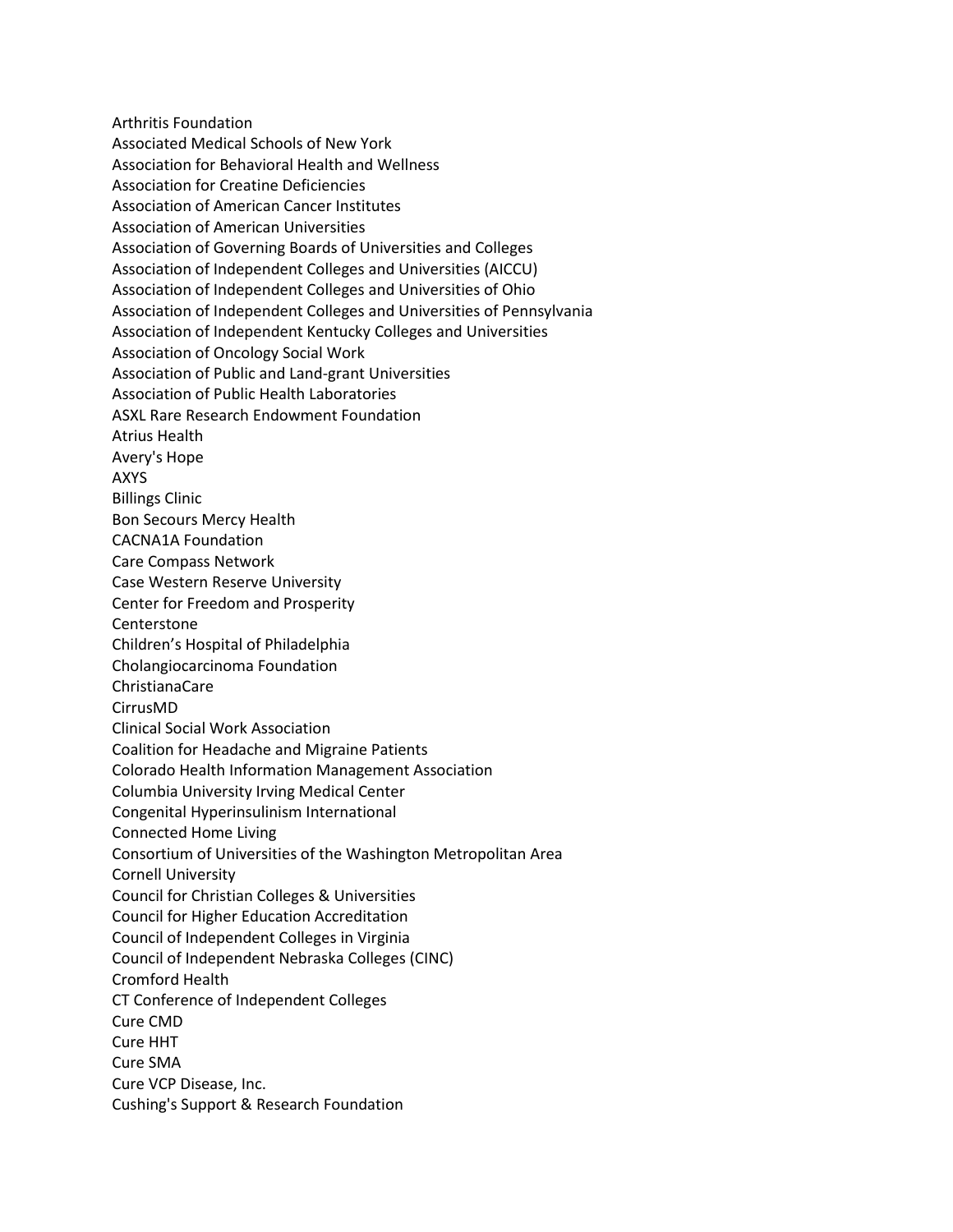Cystic Fibrosis Foundation Cystic Fibrosis Research Institute Dreamsickle Kids Foundation Duke University Health System Dup15q Alliance Emory University Encounter Telehealth Epic ExamMed Fibromuscular Dysplasia Society of America Fight Colorectal Cancer First Stop Health, LLC Florida Health Information Management Association Friedreich's Ataxia Research Alliance (FARA) Gaucher Community Alliance Genesys Heart Institute GenieMD, Inc Georgia Independent College Association Global Liver Institute GRIN2B Foundation Hardeman County Community Health Center HCU Network America Healthcare Information & Management Systems Society (HIMSS) Healthcare Leadership Council Hemophilia Federation of America Hepatitis B Foundation HiTalk Hydrocephalus Association Immune Deficiency Foundation Independent Colleges and Universities of New Jersey Independent Colleges of Washington Intermountain Healthcare International OCD Foundation International Pemphigus Pemphigoid Foundation International WAGR Syndrome Association Jewish Family Service of Atlantic County Jewish Family Service of Greater New Orleans Johns Hopkins University & Medicine Kansas Health Information Management Association Kohnlinq, Inc. Kroger Kroger Health LiV-Connected LUNGevity Foundation Maryland Hospital Association Maryland Independent College and University Association (MICUA) Mass General Brigham Mayo Clinic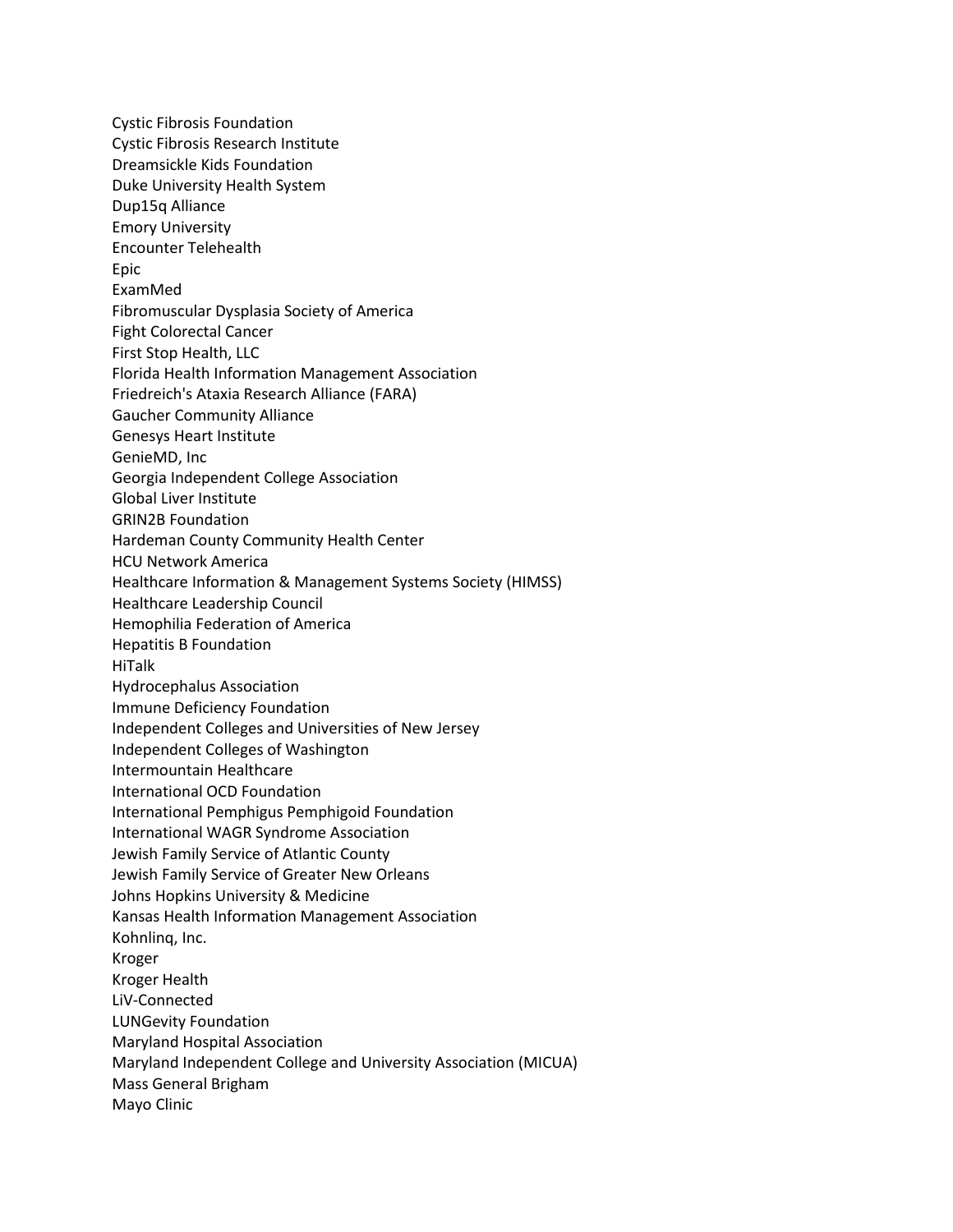Medical University of South Carolina Memorial Sloan Kettering MGA Homecare Miles for Migraine Minnesota Health Information Management Association Minnesota Private College Council Mississippi Health Information Management Association MitoAction MN HIMSS Chapter Moffitt Cancer Center Montana Health Information Management Association Multiple System Atrophy Coalition Muscular Dystrophy Association Narcolepsy Network National Association for Behavioral Healthcare National Association of College and University Business Officers National Association of Independent Colleges and Universities National Association of Pediatric Nurse Practitioners National Association of Social Workers National Athletic Trainers' Association National Multiple Sclerosis Society National Nurse-Led Care Consortium National PKU News National Psoriasis Foundation National Tay-Sachs & Allied Diseases Association (NTSAD) Nebraska Health Information Management Association Nemours Children's Health Network of Jewish Human Service Agencies Nevada Health Information Management Association New Jersey Association of Mental Health and Addiction Agencies, Inc. New York Health Information Management Association New York University North Dakota Health Information Management Association NYU Langone Health OCHIN Ohio Health Information Management Association One Medical Oregon Alliance of Independent Colleges and Universities OrHIMA Orion Behavioral Health Network Our Odyssey Palmetto Care Connections PAVMT (PAs in Virtual Medicine & Telemedicine) PCHAlliance Penn State University Pennsylvania Health Information Management Association Phelan-McDermid Syndrome Foundation Princeton University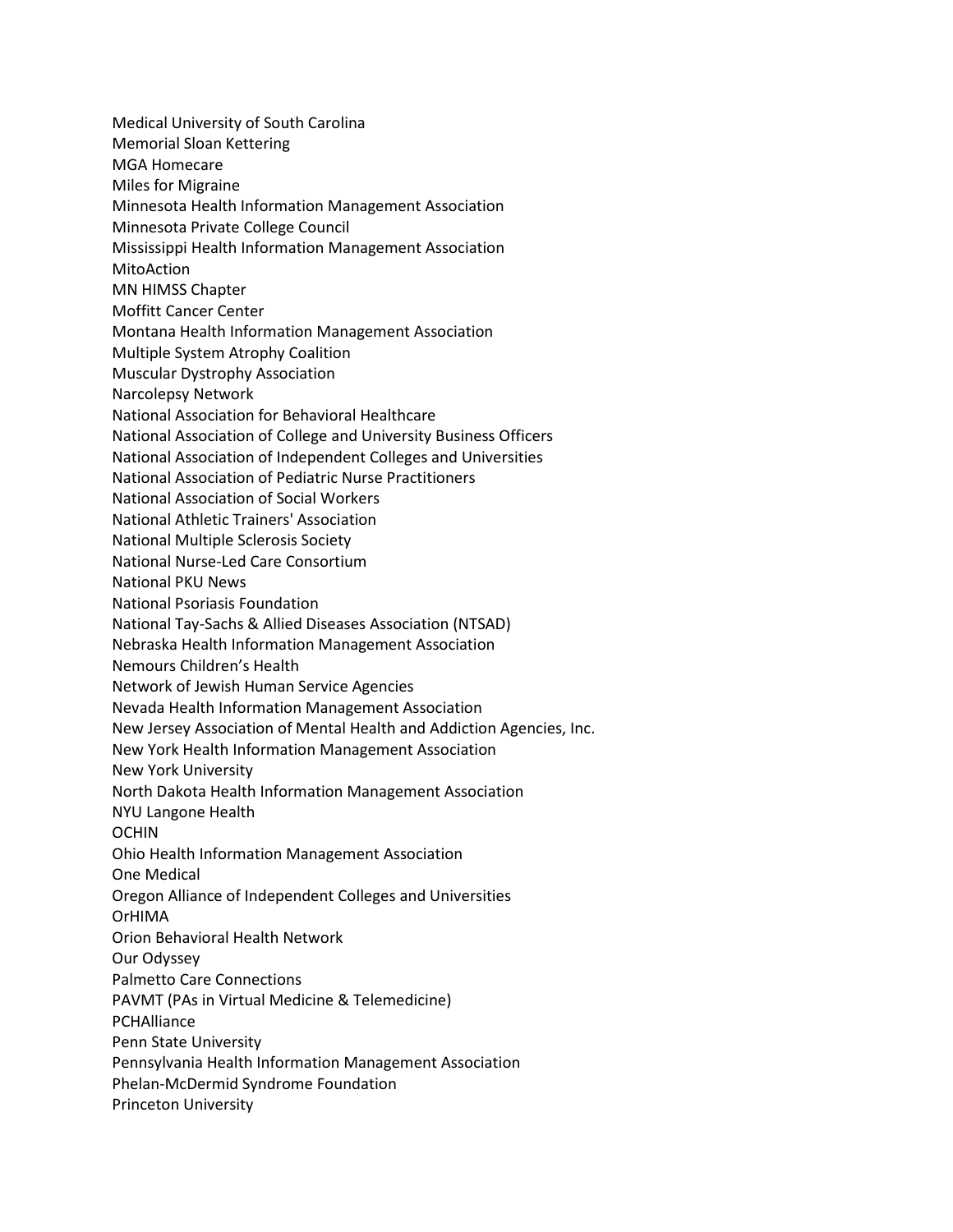Providence Psychiatric Medical Care Psychotherapy Action Network (PsiAN) PTEN Hamartoma Tumor Syndrome Foundation Pulmonary Fibrosis Foundation Qure4u Health Rare and Undiagnosed Network (RUN) REDC Consortium Remember The Girls Rochester Regional Health Rockhurst University Samaritan Daytop Village Sara's Cure (Clear Cell Sarcoma Foundation) Scripps SLC6A1 Connect Small Business & Entrepreneurship Council Society of General Internal Medicine South Carolina Department of Mental Health Spartanburg Regional Healthcare System Spinal CSF Leak Foundation SSM Health Stanford Children's Health Stanford Health Care STXBP1 Foundation Superficial Siderosis Research Alliance SYNGAP1 Foundation Tennessee Health Information Management Association Tennessee Independent Colleges and Universities Association Texas Health Information Management Association The Desmoid Tumor Research Foundation The E.WE Foundation The ERISA Industry Committee The Hypersomnia Foundation The Jewish Federations of North America The Marfan Foundation The Michael J. Fox Foundation for Parkinson's Research Travere Therapeutics Trinity Health Turner Syndrome Society of the United States UMass Memorial Health United Leukodystrophy Foundation UnityBPO University of Iowa Health Care University of Maryland Faculty Physicians, Inc. University of Southern California UW Health Vasculitis Foundation Vesta Healthcare